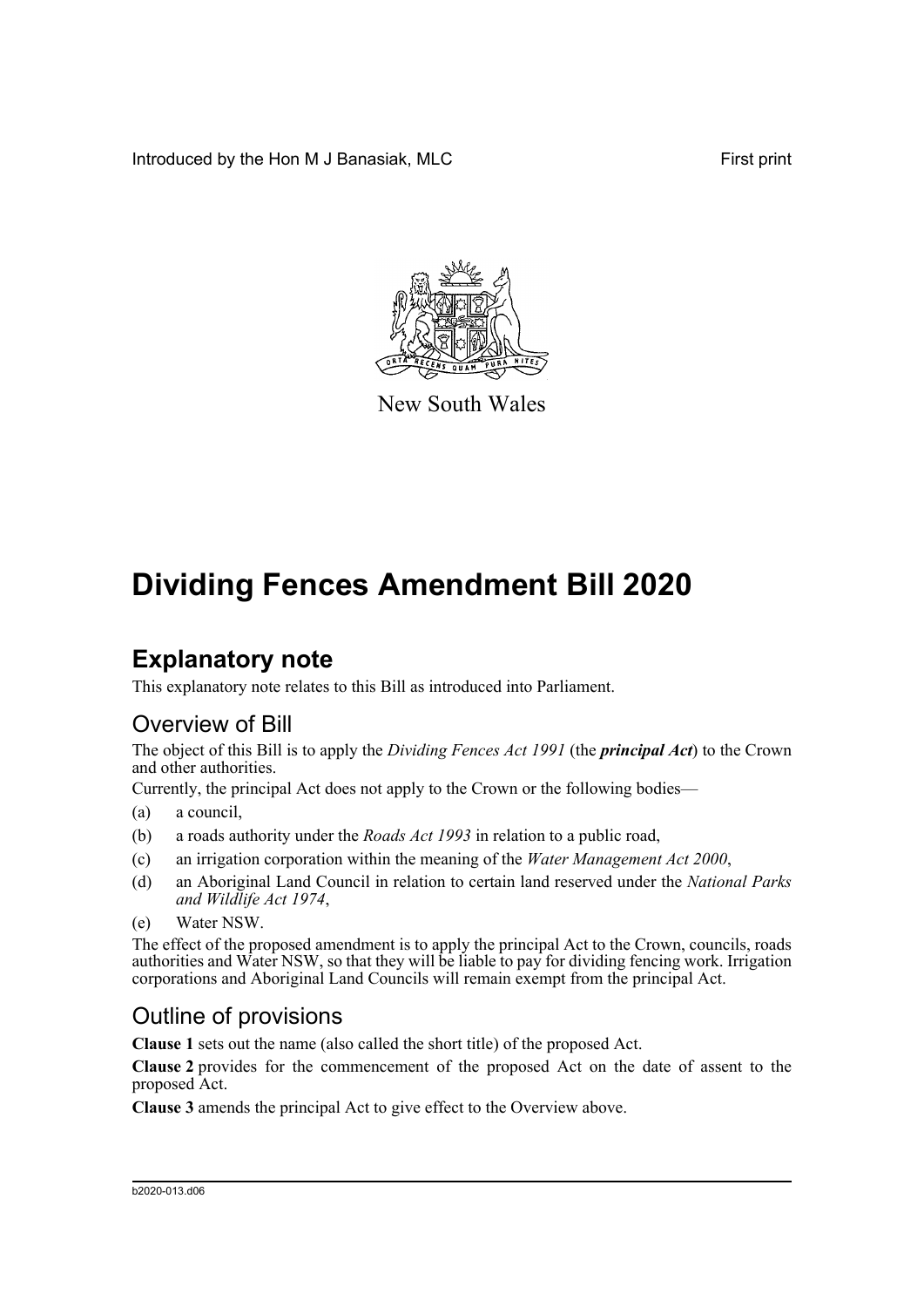Introduced by the Hon M J Banasiak, MLC First print



New South Wales

# **Dividing Fences Amendment Bill 2020**

### **Contents**

|              |                                               | Page |
|--------------|-----------------------------------------------|------|
| $\mathbf{1}$ | Name of Act                                   |      |
|              | 2 Commencement                                |      |
|              | 3 Amendment of Dividing Fences Act 1991 No 72 |      |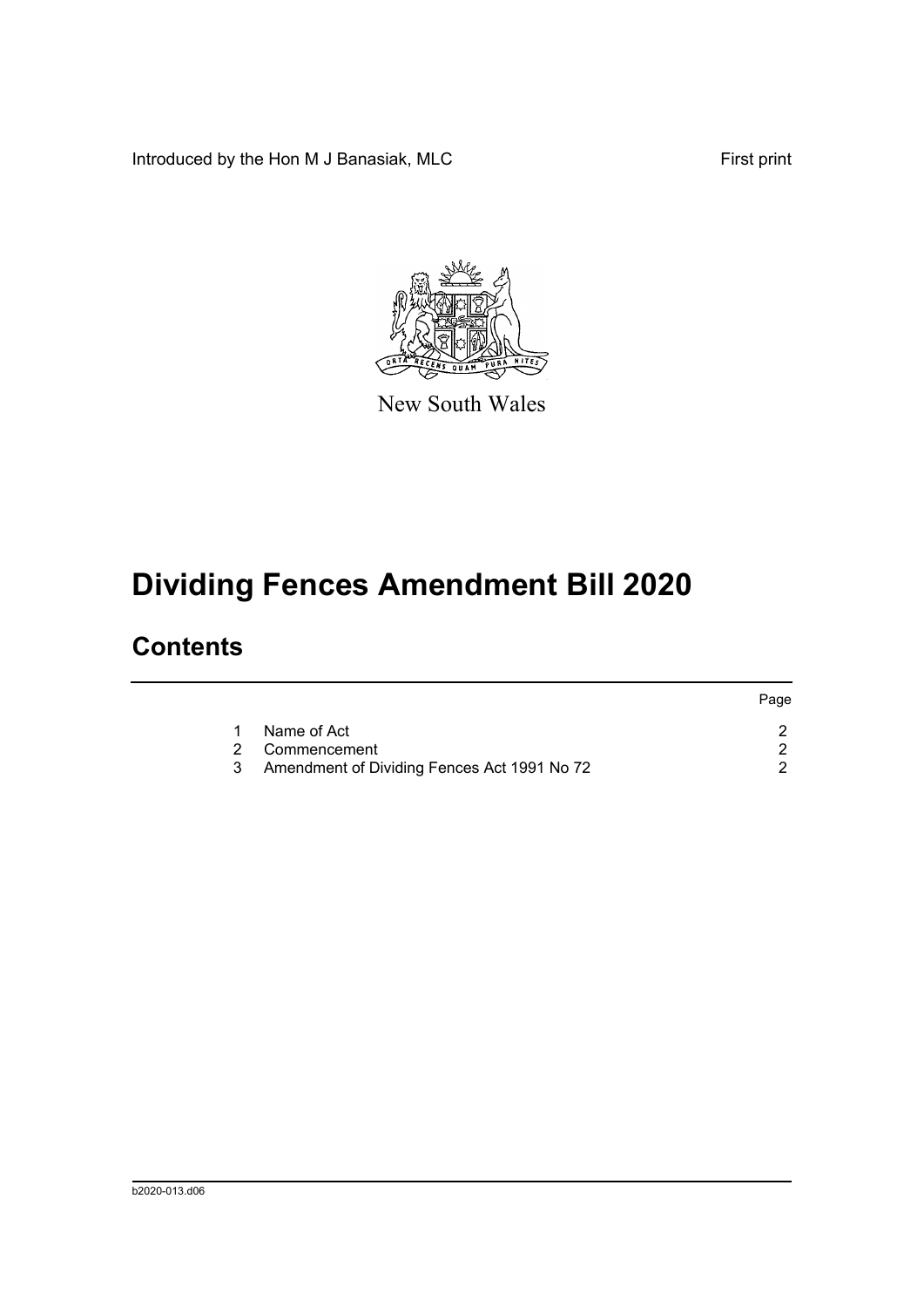

New South Wales

# **Dividing Fences Amendment Bill 2020**

No , 2020

#### **A Bill for**

An Act to amend the *Dividing Fences Act 1991* to apply the Act to the Crown in right of New South Wales and other public bodies.